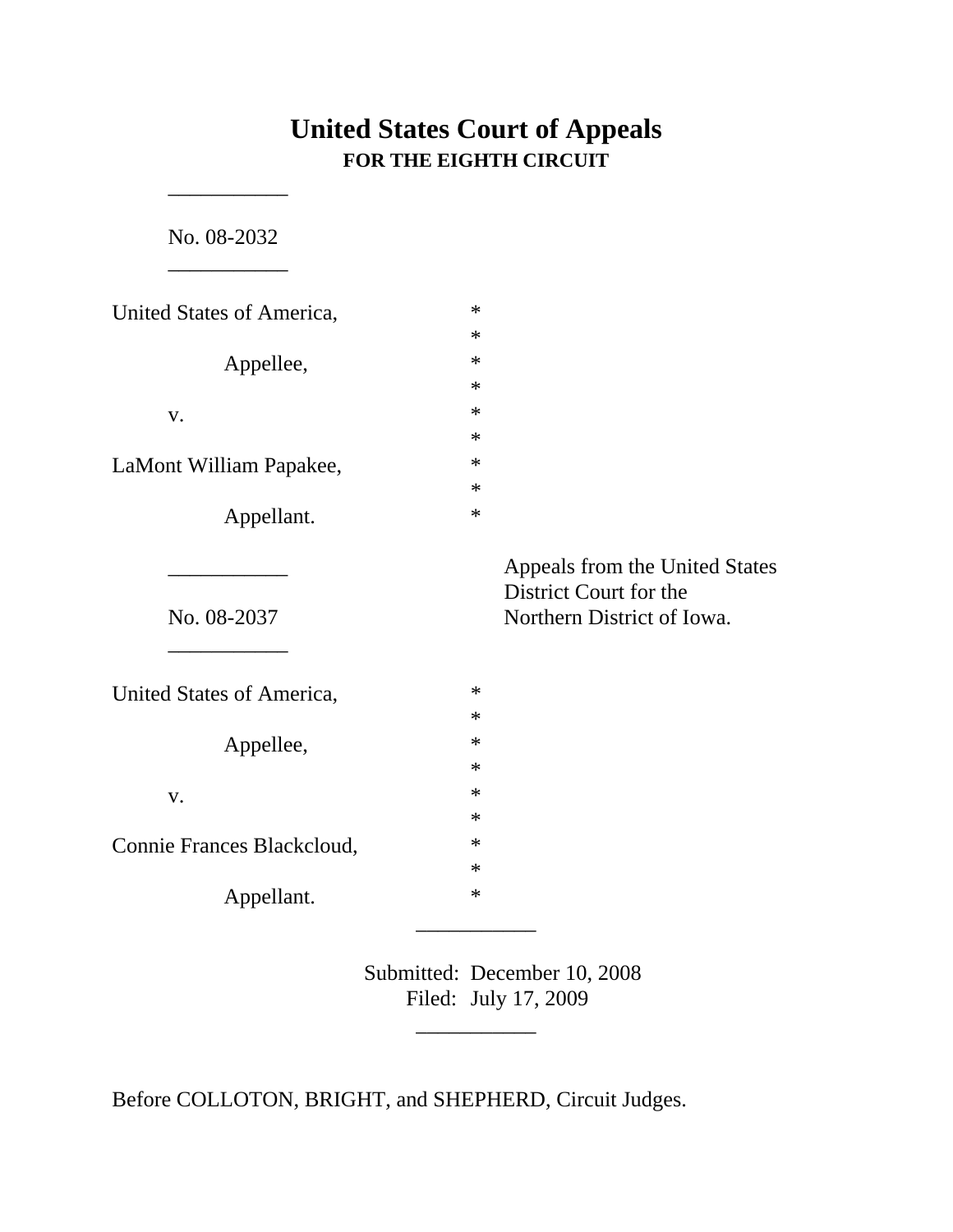COLLOTON, Circuit Judge.

LaMont William Papakee and Connie Frances Blackcloud were convicted by a jury of committing sexual abuse against a Native American woman, L.D., in Indian country. The district court<sup>1</sup> sentenced Papakee and Blackcloud to 360 months' and 262 months' imprisonment, respectively. Both defendants appeal, challenging an evidentiary ruling made at trial, the sufficiency of the evidence supporting their convictions, and their sentences. We affirm.

\_\_\_\_\_\_\_\_\_\_\_

I.

L.D. is a member of the Omaha Tribe of Nebraska. In August 2006, L.D. left her tribe in Nebraska and moved to the Sac and Fox Tribe of the Mississippi in the Meskwaki Settlement in Tama County, Iowa. There, she began living with Papakee and Blackcloud in Papakee's house. Every day, the three drank heavily, to the point of intoxication.

According to the prosecution's evidence, in early September 2006, on a day the three had spent drinking beer and vodka, Papakee and Blackcloud sexually abused L.D. inside Papakee's house. L.D. testified that Papakee and Blackcloud held her down on a bed and forced a cucumber into her vagina. Following the incident, L.D. left Papakee's house and began staying at the home of one of Papakee's relatives. The assault was reported to the Tama County Sheriff's Office later that week.

A grand jury returned an indictment against Papakee and Blackcloud based on this incident. Count 1 of the superseding indictment charged each defendant with

<sup>&</sup>lt;sup>1</sup>The Honorable Linda R. Reade, Chief Judge, United States District Court for the Northern District of Iowa.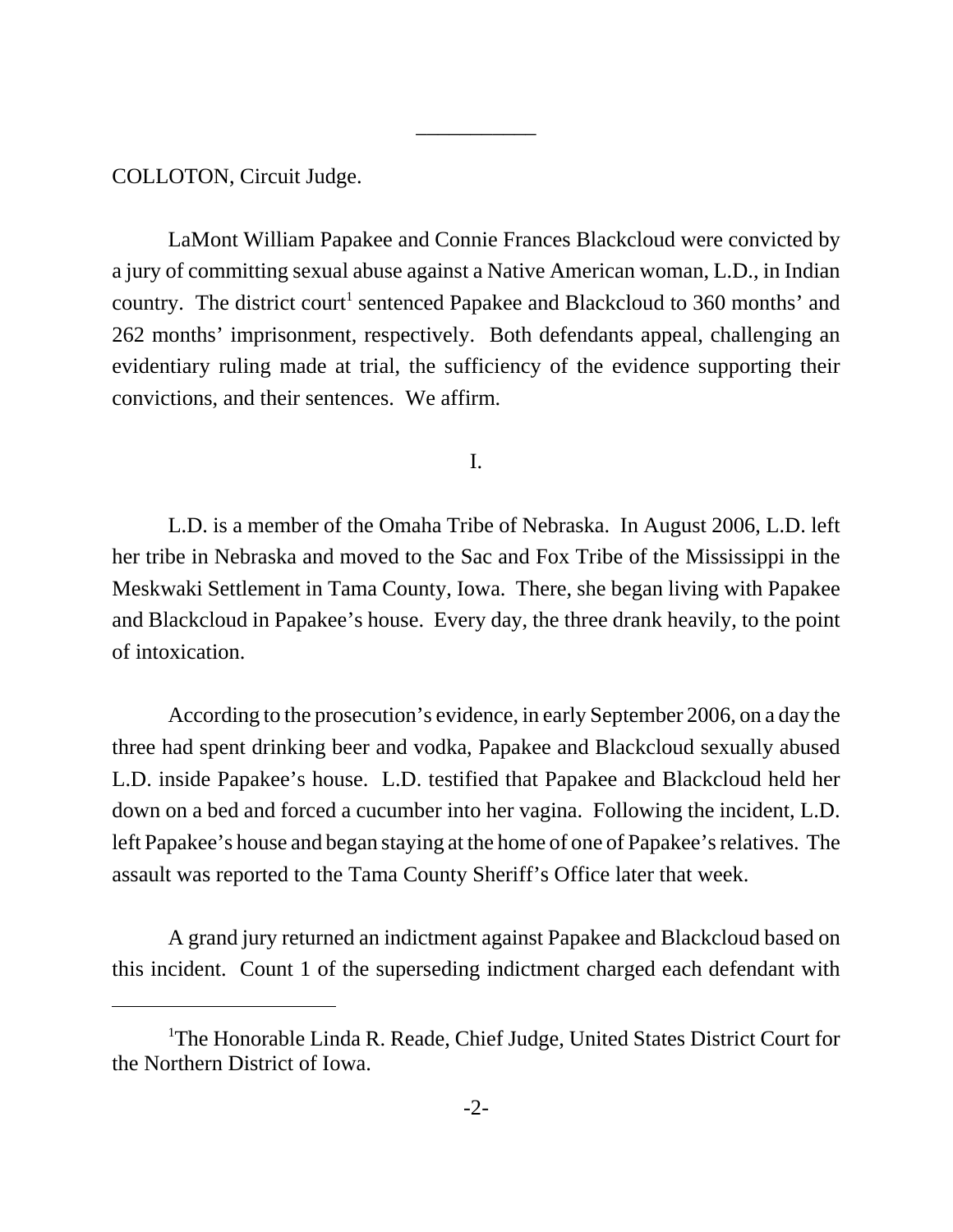knowingly causing, and attempting to cause, another person to engage in a sexual act by using force against that person, in violation of 18 U.S.C. §§ 2, 1151, 1153, and  $2241(a)(1)$ . Count 2 charged each defendant with knowingly engaging in, and attempting to engage in, a sexual act with another person who was incapable of appraising the nature of the conduct and physically incapable of declining participation in, and communicating unwillingness to engage in, that sexual act, in violation of 18 U.S.C. §§ 2, 1151, 1153, and 2242(2). Following a four-day jury trial, Papakee and Blackcloud were convicted of sexual abuse as charged in Count 2, but acquitted of aggravated sexual abuse as charged in Count 1.

At sentencing, the district court determined that Blackcloud's base offense level was 30 under USSG § 2A3.1(a)(2). It then applied a four-level specific offense characteristic for aggravated sexual abuse under  $\S$  2A3.1(b)(1), even though the jury had acquitted Blackcloud on Count 1. Based on an offense level of 34 and a criminal history category IV, the court sentenced Blackcloud to 262 months' imprisonment, the top of the advisory guideline range.

As to Papakee, the district court also started with a base offense level of 30 and applied a four-level specific offense characteristic for aggravated sexual abuse. The court then determined that Papakee was a career offender under § 4B1.1. Application of the career-offender guideline raised Papakee's offense level from 34 to 37 and his criminal history category from IV to VI. After concluding that Papakee's advisory guideline range was 360 months' to life imprisonment, the court sentenced him to 360 months. The court stated, moreover, that it would have imposed the same sentence even if Papakee was not a career offender. Without the career-offender enhancement, Papakee's advisory guideline range was 210 to 262 months' imprisonment, but the court stated that it would have imposed a sentence of 360 months based on 18 U.S.C.  $§$  3553(a).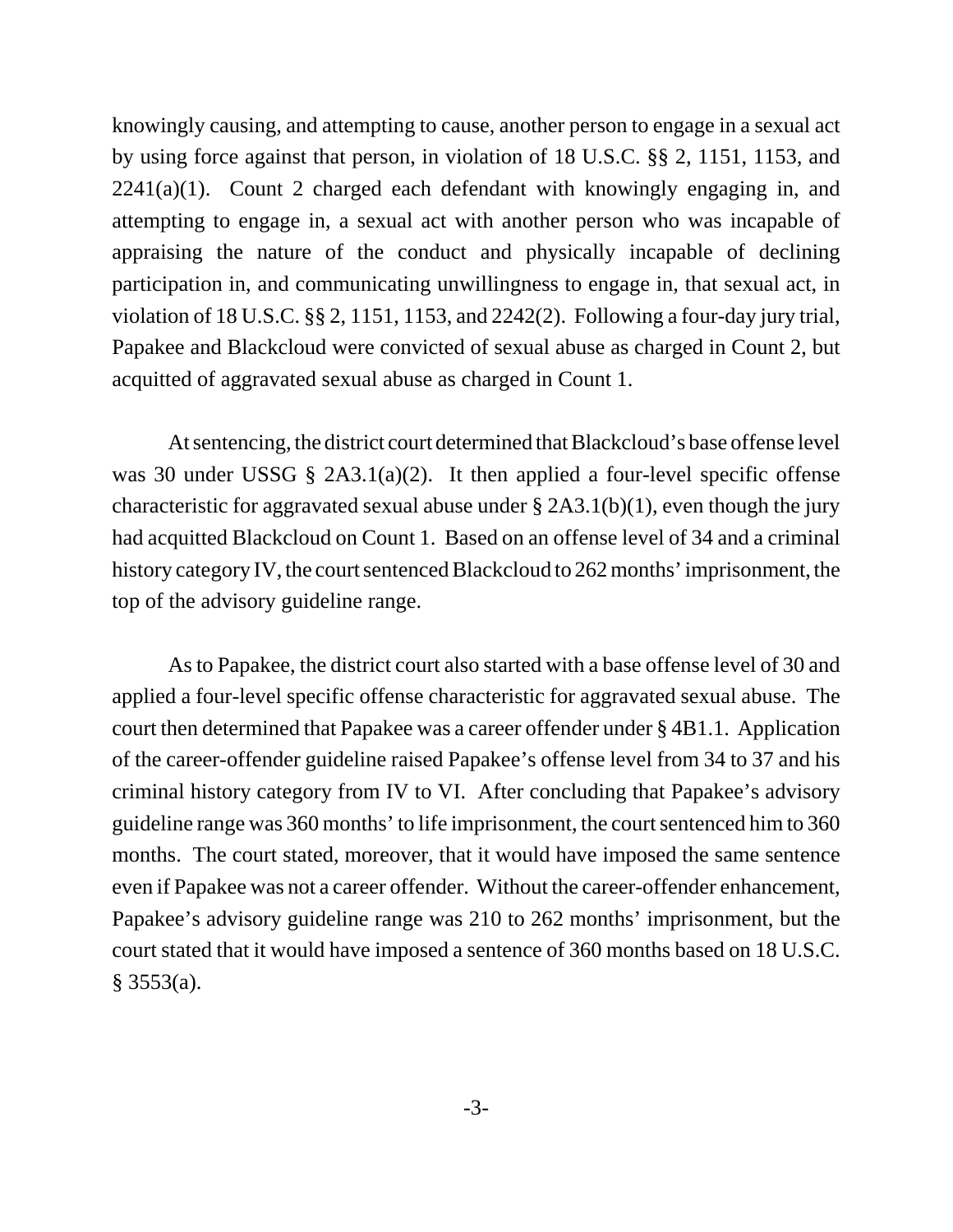Papakee contends that the district court abused its discretion at trial by excluding evidence designed to attack L.D.'s credibility. Papakee sought to introduce testimony from Wesley Sebetka, a deputy in the Tama County Sheriff's Office, that while he was interviewing L.D. about the sexual abuse, L.D. told him that he was "cute" and asked him if he wanted to "crawl into bed" with her. The district court ruled that the proffered testimony was inadmissible under Federal Rule of Evidence 412 and, alternatively, under Rule 403.

Rule 412 provides that, "in any civil or criminal proceeding involving alleged sexual misconduct," evidence offered "to prove that any alleged victim engaged in other sexual behavior," or "to prove any alleged victim's sexual predisposition," is not admissible, unless certain enumerated exceptions apply. Fed. R. Evid. 412. According to Papakee, Rule 412 does not bar evidence of L.D.'s statements to Sebetka, because her statement that the deputy was "cute" and her proposal that he "crawl into bed" with her do not qualify as "sexual behavior" or evidence of her "sexual predisposition."

We conclude that the district court properly excluded the disputed testimony under Rule 412. The testimony tended to show that L.D. propositioned Sebetka for sex within a short time after the alleged assault by Papakee and Blackcloud. We agree with the district court that a sexual proposition is "other sexual behavior" within the meaning of Rule  $412(a)(1)$ . The ordinary meaning of "behavior" extends to the manner in which a person conducts herself, *Webster's Third New International Dictionary* 199 (2002), and when a person undertakes conduct aimed at engaging in sexual activity, that conduct is naturally understood to be "sexual behavior." There is no reason to believe that the rule is limited to sexual intercourse or sexual contact. To the contrary, the advisory committee's notes explain that the word "behavior" should be construed to include "activities of the mind," such as fantasies or dreams.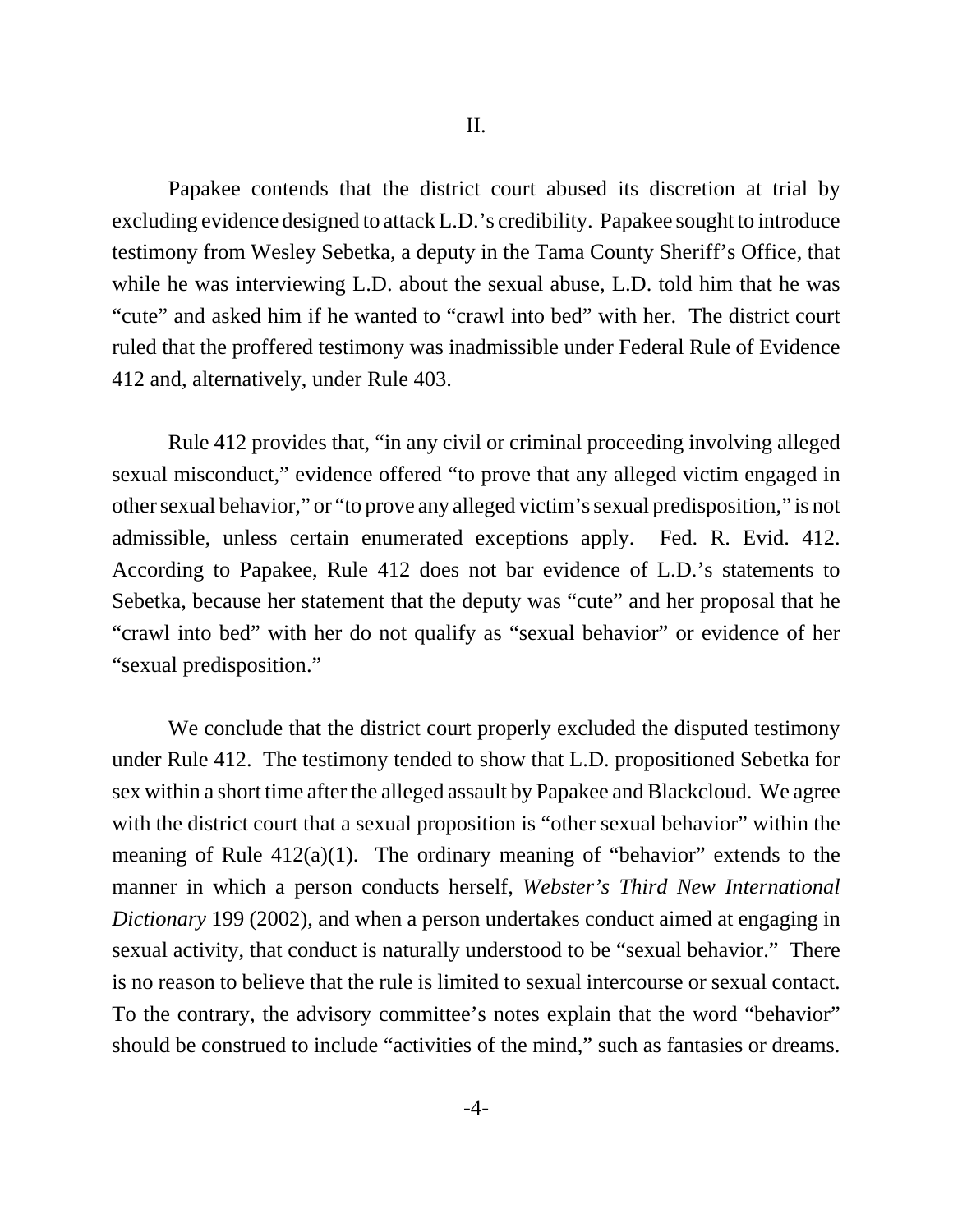Fed. R. Evid. 412 advisory committee's notes; *see also Wilson v. City of Des Moines*, 442 F.3d 637, 639-40, 643-44 (8th Cir. 2006) (concluding that female employee's statements about vibrators and male sex organs constituted "sexual comments and behavior" that was governed by Rule 412). If a person's unexpressed desire to engage in sexual activity is inadmissible, then surely her expression of that desire to another person also comes within the scope of the rule.

Papakee maintains that even if L.D.'s statements qualify as "sexual behavior," then the disputed testimony should have been admitted under Rule 412's exception for "evidence the exclusion of which would violate the constitutional rights of the defendant." Fed. R. Evid.  $412(b)(1)(C)$ . According to Papakee, the court's exclusion of the testimony violated his rights under the Confrontation Clause. We disagree. A restriction on an accused's right to introduce evidence may not be arbitrary or disproportionate to the purpose that the restriction is designed to serve, *Michigan v. Lucas*, 500 U.S. 145, 151 (1991), but that principle was not violated here. Rule 412 serves important purposes of preventing harassment or embarrassment of sexual abuse victims, and the proffered evidence was of little or no probative value. *See United States v. Bordeaux*, 400 F.3d 548, 558-59 (8th Cir. 2005). Papakee contends that L.D. met with Sebetka shortly after leaving Papakee's residence, and that her intoxicated state was relevant to her ability to perceive and recall the events of that evening. But the district court did permit testimony that L.D. was intoxicated when she met with Sebetka. (T. Tr. II, at 409, 414-15). The court excluded only evidence of the sexual proposition, which had little, if any, relevance to the question whether L.D. was sexually abused by Papakee and Blackcloud. There was no error.

## III.

Papakee and Blackcloud both challenge the sufficiency of the evidence to support their convictions. Each defendant was convicted of sexual abuse as charged in Count 2, in violation of 18 U.S.C. §§ 2, 1151, 1153, and 2242(2). Sections 1151,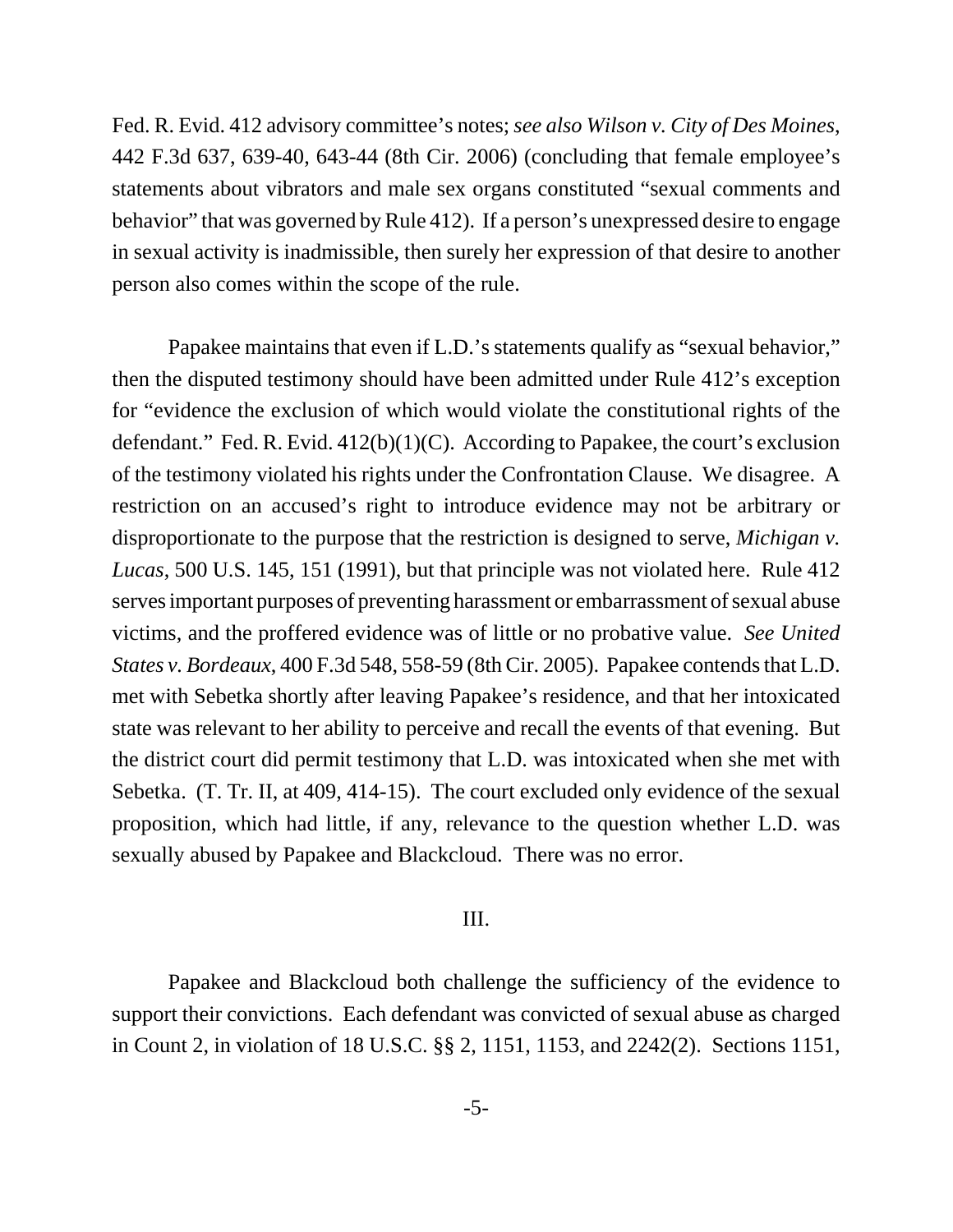1153, and 2242(2) make it unlawful for an Indian in Indian country knowingly to engage, or attempt to engage, in a "sexual act" with another person who is "incapable of appraising the nature of the conduct," or "physically incapable of declining participation in, or communicating unwillingness to engage in, that sexual act." 18 U.S.C. § 2242(2). The term "sexual act" refers, among other things, to "the penetration, however slight, of the . . . genital opening of another . . . by any object, with an intent to abuse, humiliate, harass, degrade, or arouse or gratify the sexual desire of any person." *Id.* § 2246(2)(C). Section 2 makes it unlawful for any person to aid or abet the commission of a federal offense, including the offense of sexual abuse.

The jury was properly instructed that it could convict each defendant on Count 2 under any one of four theories: (1) that the defendant engaged in sexual abuse; (2) that the defendant attempted to engage in sexual abuse; (3) that the defendant aided and abetted the commission of sexual abuse; or (4) that the defendant aided and abetted the commission of attempted sexual abuse. Because the jury returned a general verdict of guilty in the case of each defendant, we do not know which theory or theories the jury found that the government proved beyond a reasonable doubt. We will therefore uphold the jury's verdicts if the evidence is sufficient to support the defendants' convictions under any one of the alternative theories. *Turner v. United States*, 396 U.S. 398, 420 (1970). The evidence is sufficient if, "after viewing the evidence in the light most favorable to the prosecution, *any* rational trier of fact could have found the essential elements of the crime beyond a reasonable doubt." *Jackson v. Virginia*, 443 U.S. 307, 319 (1979).

Papakee and Blackcloud dispute that they knowingly engaged, or attempted to engage, in a sexual act with L.D. We believe the evidence is sufficient to support the jury's conclusion that they did. At trial, L.D. testified that she was sexually abused by Papakee and Blackcloud while staying in Papakee's house in early September 2006. Although L.D. could not remember the precise date of the alleged abuse, she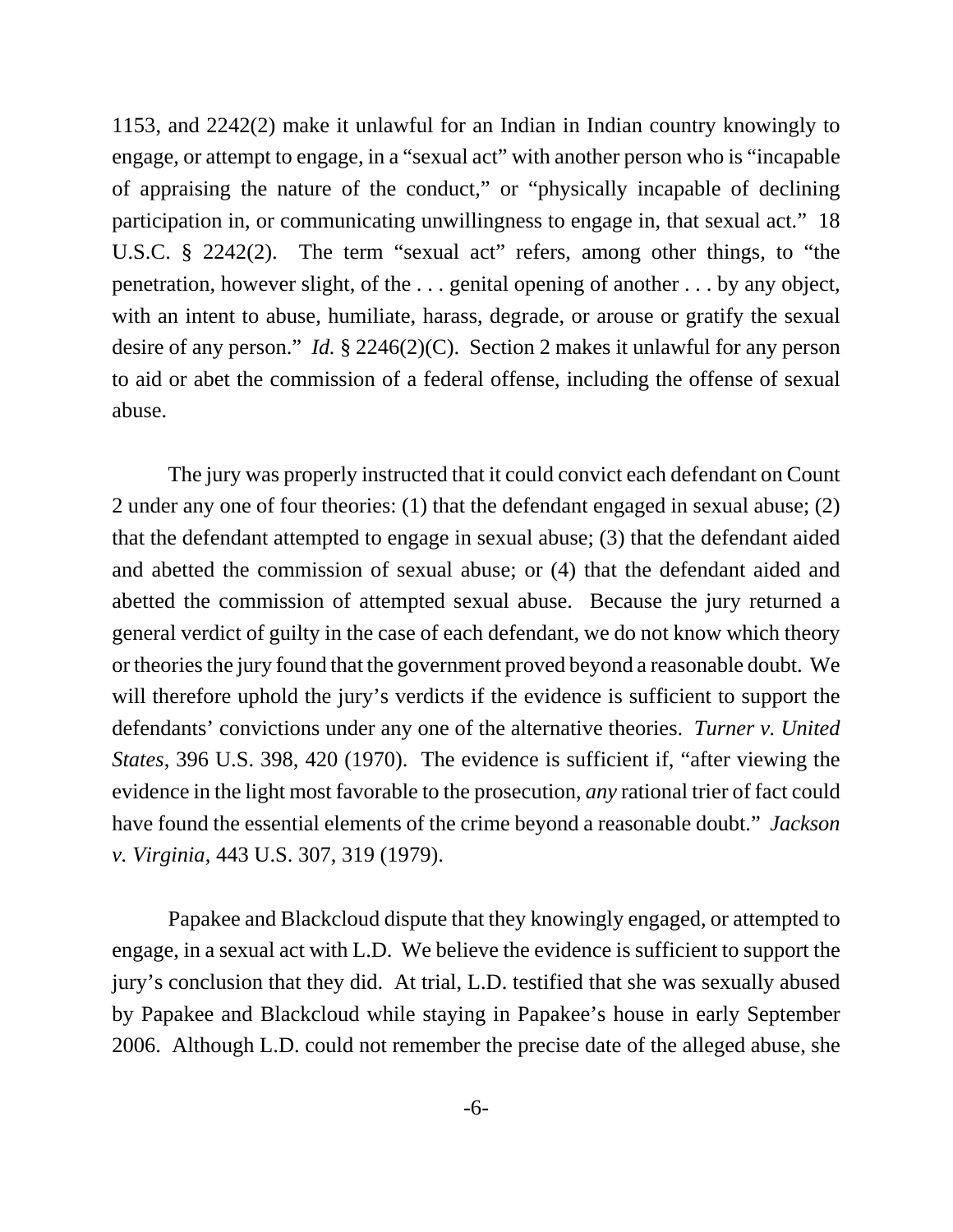recalled being intoxicated from drinking beer and vodka on the day the abuse occurred. She also recalled falling asleep in Papakee's bedroom around 10:30 p.m. that night.

L.D. testified that she awoke an hour later to find herself lying on the bed on her back, with Papakee pressing his knees on her shoulders and head-butting her on the nose, and Blackcloud pulling apart her legs and tearing open her pants. L.D. recalled that Blackcloud had a cigarette, which she used to burn L.D.'s buttocks and thigh, as well as a cucumber. According to L.D., Blackcloud "tried to put" the cucumber in L.D.'s vagina, while Papakee "held it by one hand and tried to help her put it inside." L.D. testified that she felt the cucumber in her vagina, and that she heard Blackcloud say, "Shut up and take it like a man." L.D. further testified that Blackcloud struck her on the head with a vodka bottle, and that the abuse ended only when Papakee's cousin, Sheila, came into the bedroom. By that time, L.D. stated, she was bleeding from her head, nose, and lip. L.D. recalled that Sheila helped gather her belongings and then took her to the home of Rodney Papakee, Sheila's father.

Important elements of L.D.'s testimony were corroborated by the testimony of others. Sheila testified that she was in Papakee's house on three separate occasions on the alleged day of the abuse. She stated that when she first entered the house around 1 p.m., she found Blackcloud "roaming around," L.D. passed out on a couch in the living room, and Papakee sitting next to L.D. According to Sheila, Papakee asked her, "Do you want to check this out?," and lifted a blanket covering L.D.'s waist to reveal a cucumber in L.D.'s vagina. Sheila testified that she left the house, but returned an hour later to find L.D., awake and fully clothed, listening to music and watching TV in the living room. Sheila stated that she left the house again, but decided to call back to check on L.D. When she heard L.D. crying on the other end of the line, Sheila decided to make another trip to the house. She testified that when she entered the house around 3 p.m., Blackcloud was coming out of Papakee's bedroom. Sheila went into the bedroom, where she found L.D. lying on the bed.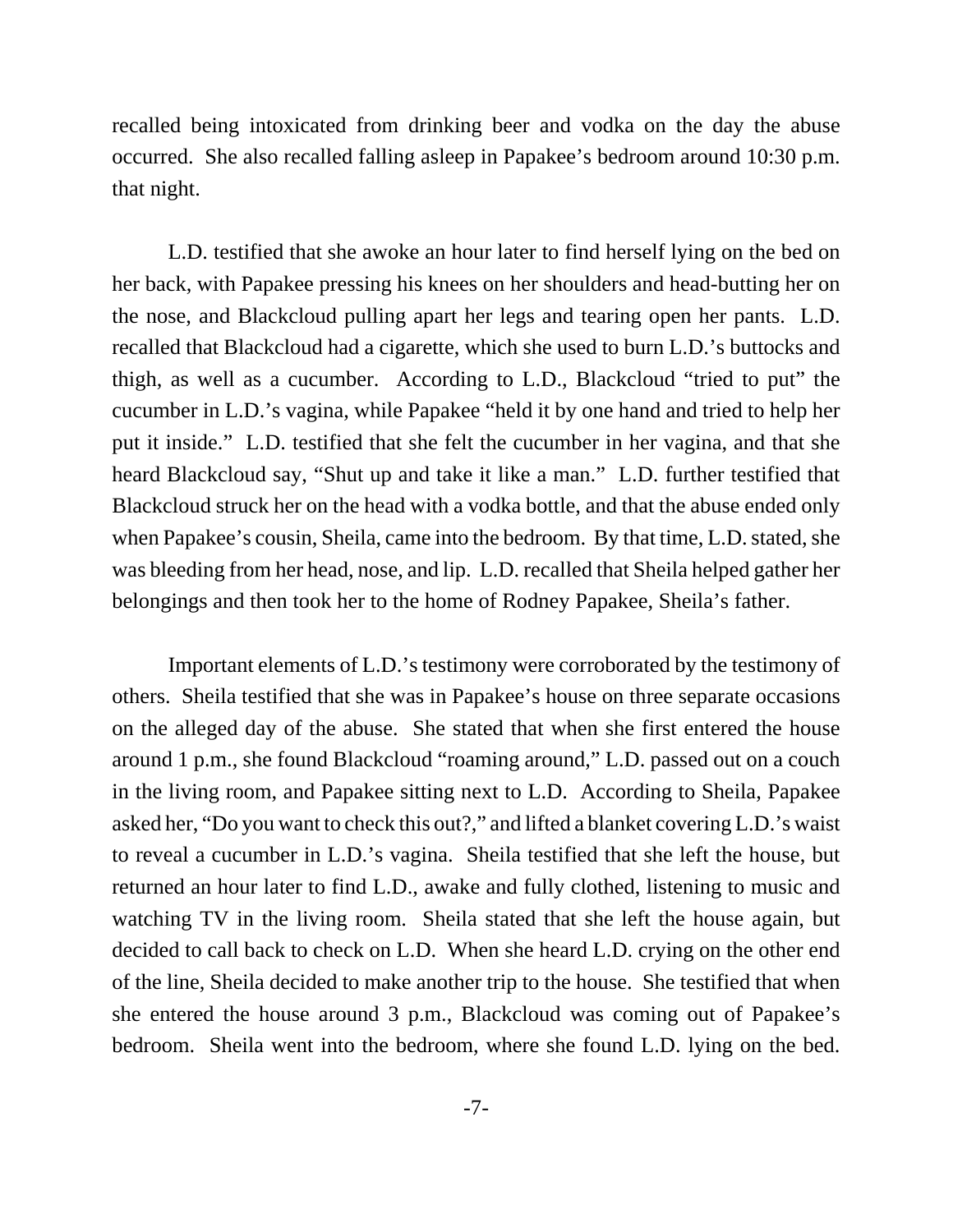Papakee's sister, Alicia, was applying pressure to a wound on L.D.'s forehead and wiping blood from L.D.'s face, while Papakee stood by, watching. Sheila testified that Blackcloud admitted to hitting L.D. on the forehead with a Bic lighter, and that, after the bleeding from L.D.'s forehead stopped, Sheila escorted L.D. out of Papakee's house and brought her to Rodney's house.

Another of Papakee's cousins, Rita, testified that she confronted Papakee and Blackcloud upon learning about the alleged sexual abuse. Although Rita admitted that she was drunk when she confronted them, she recalled speaking to both defendants individually. According to her testimony, she asked Papakee, "How would you feel if somebody did that to your daughter?," and Papakee responded, without denying abuse, by saying, "You don't even know this woman. What does it matter?" Rita testified that when she confronted Blackcloud about abusing L.D. with a cucumber, Blackcloud admitted, "Yeah, I did use a cucumber on her." Rita recalled responding by punching Blackcloud in the face.

We conclude that a rational jury, viewing this evidence in the light most favorable to the prosecution, could have found each defendant guilty of sexual abuse. L.D.'s testimony about the incident in the bedroom, together with Sheila's description of what happened that day and Rita's account of how the defendants reacted when confronted, provided sufficient grounds to establish that Papakee and Blackcloud knowingly placed a cucumber in L.D.'s vagina while L.D. was incapacitated. To be sure, L.D. and Rita were intoxicated during the events about which they testified, and inconsistencies existed between the testimony of L.D. and others. Whereas, for example, L.D. testified that the abuse occurred at night and ended when Sheila entered the bedroom, Sheila's testimony suggested that the abuse took place in the afternoon and concluded before she arrived. But the credibility of a witness is for the jury to decide, and any questions regarding the credibility of L.D. or others must be resolved in favor of the jury's verdict. *United States v. McCarthy*, 97 F.3d 1562, 1571 (8th Cir.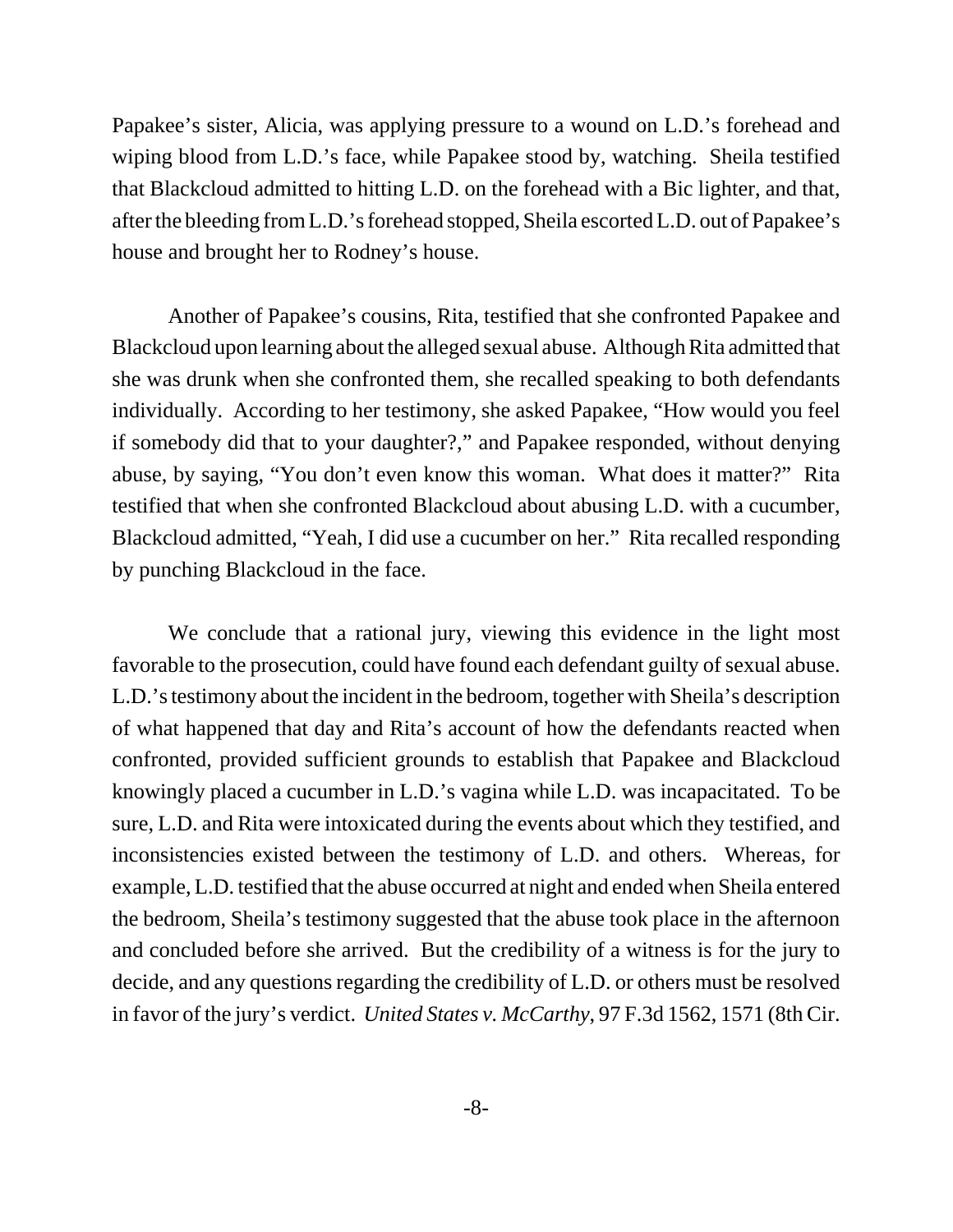1996). The evidence was sufficient to support the conviction of each defendant on Count 2 as charged in the indictment.<sup>2</sup>

#### IV.

## A.

Both Papakee and Blackcloud contend that the district court committed procedural error in calculating their advisory guideline sentences. The district court adjusted each defendant's offense level under USSG § 2A3.1(b)(1), which requires a four-level increase "[i]f the offense involved conduct described in 18 U.S.C. § 2241(a) or (b)." Although the jury acquitted each defendant of aggravated sexual abuse in violation of § 2241(a), the district court determined that the offense of which the jury convicted each defendant – sexual abuse in violation of 18 U.S.C. § 2242(2) – involved conduct described in § 2241(a). Accordingly, the district court applied a four-level specific offense characteristic under  $\S$  2A3.1(b)(1) to each defendant's sentence.

Blackcloud contends that the district court's consideration of acquitted conduct to enhance her sentence violated her rights under the Fifth and Sixth Amendments. It is settled in this circuit, however, that the Constitution does not preclude a district

 $2$ At oral argument, Papakee contended that the government's theory at trial was that the aggravated sexual abuse charged in Count 1 occurred in Papakee's bedroom, and that the sexual abuse charged in Count 2 occurred in Papakee's living room. According to Papakee, therefore, the conviction cannot be sustained unless the evidence is sufficient to show that Papakee and Blackcloud committed sexual abuse in Papakee's living room. Neither the indictment nor the jury instructions, however, charged that Count 2 occurred in a particular location in Papakee's house. The jury was permitted to return a verdict on Count 2 based on any factually adequate theory, regardless of the government's interpretation of the facts at trial. *See Santellan v. Cockrell*, 271 F.3d 190, 193-97 (5th Cir. 2001).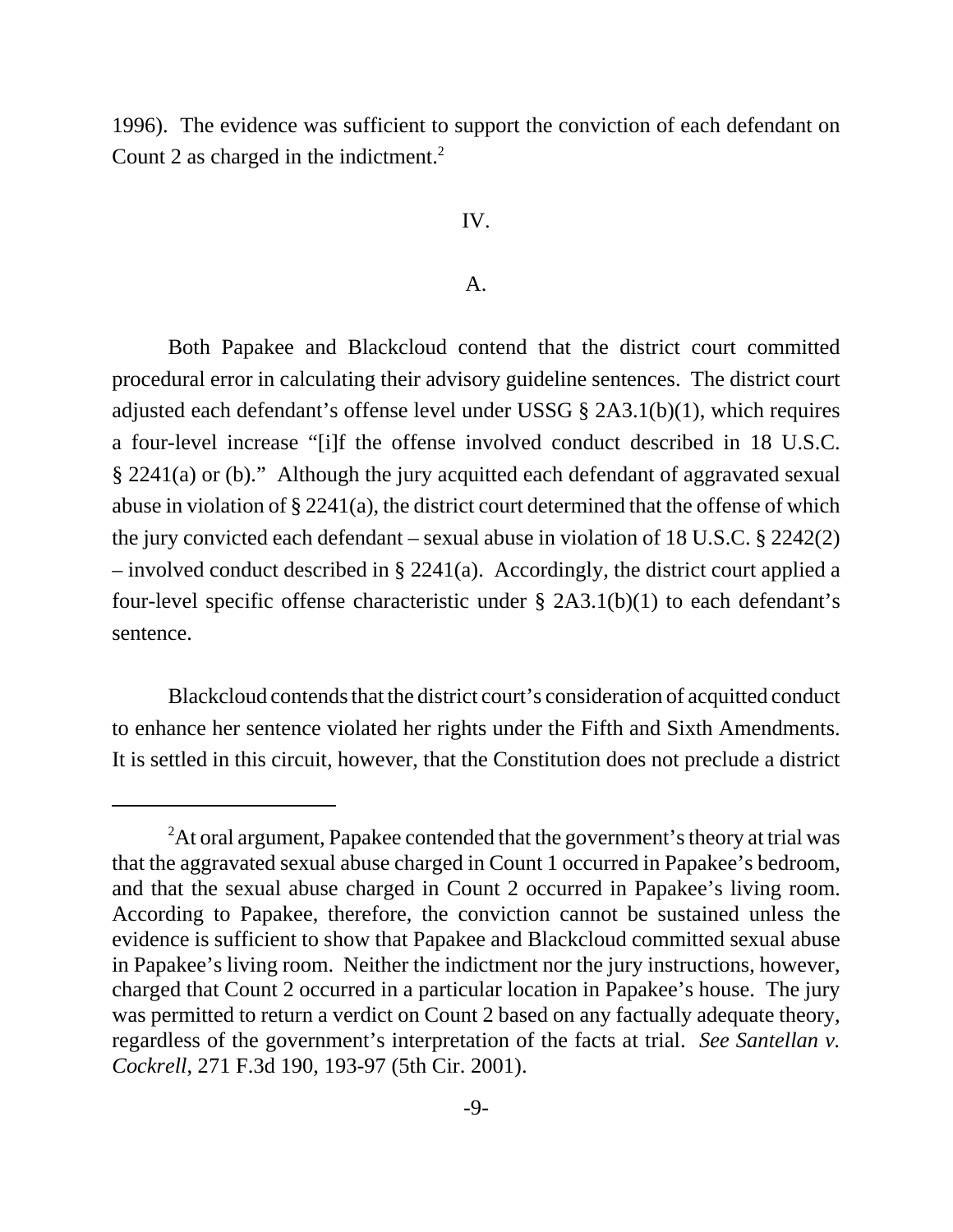court from considering acquitted conduct in sentencing a criminal defendant. *United States v. Canania*, 532 F.3d 764, 771 (8th Cir. 2008).

Papakee argues that the district court clearly erred in finding that his offense of conviction involved conduct described in § 2241(a). Section 2241(a)(1) makes it unlawful for a person knowingly to cause another person to engage in a sexual act "by using force against that other person." 18 U.S.C.  $\S$  2241(a)(1). L.D.'s testimony at trial was that Papakee caused her to engage in a sexual act by using a cucumber to penetrate her vagina. She further testified that Papakee used force in abusing her sexually, both by holding her against the bed, with his knees on her shoulders, and by head-butting her on the nose. In light of this testimony, we conclude that the district court did not clearly err in finding that Papakee's offense of conviction involved conduct described in § 2241(a), and that a four-level enhancement of his sentence under  $\S 2A3.1(b)(1)$  was appropriate.

### B.

Papakee also contends that the district court erred in sentencing him as a career offender under USSG § 4B1.1. One prerequisite to qualification as a career offender is that the defendant's offense of conviction be "a felony that is either a crime of violence or a controlled substance offense." USSG § 4B1.1(a). Papakee argues that sexual abuse in violation of § 2242(2) is not a "crime of violence," because it neither "has as an element the use, attempted use, or threatened use of physical force against the person of another," nor "involves conduct that presents a serious potential risk of physical injury to another." *Id.* § 4B1.2(a). He observes that the Sentencing Commission defined "crime of violence" to include "forcible sex offenses," *id.* § 4B1.2, comment. (n.1), and maintains that non-forcible sex offenses are excluded by implication. He contends that because § 2242(2) encompasses non-forcible sexual assaults, a conviction under that statute does not qualify as a "crime of violence"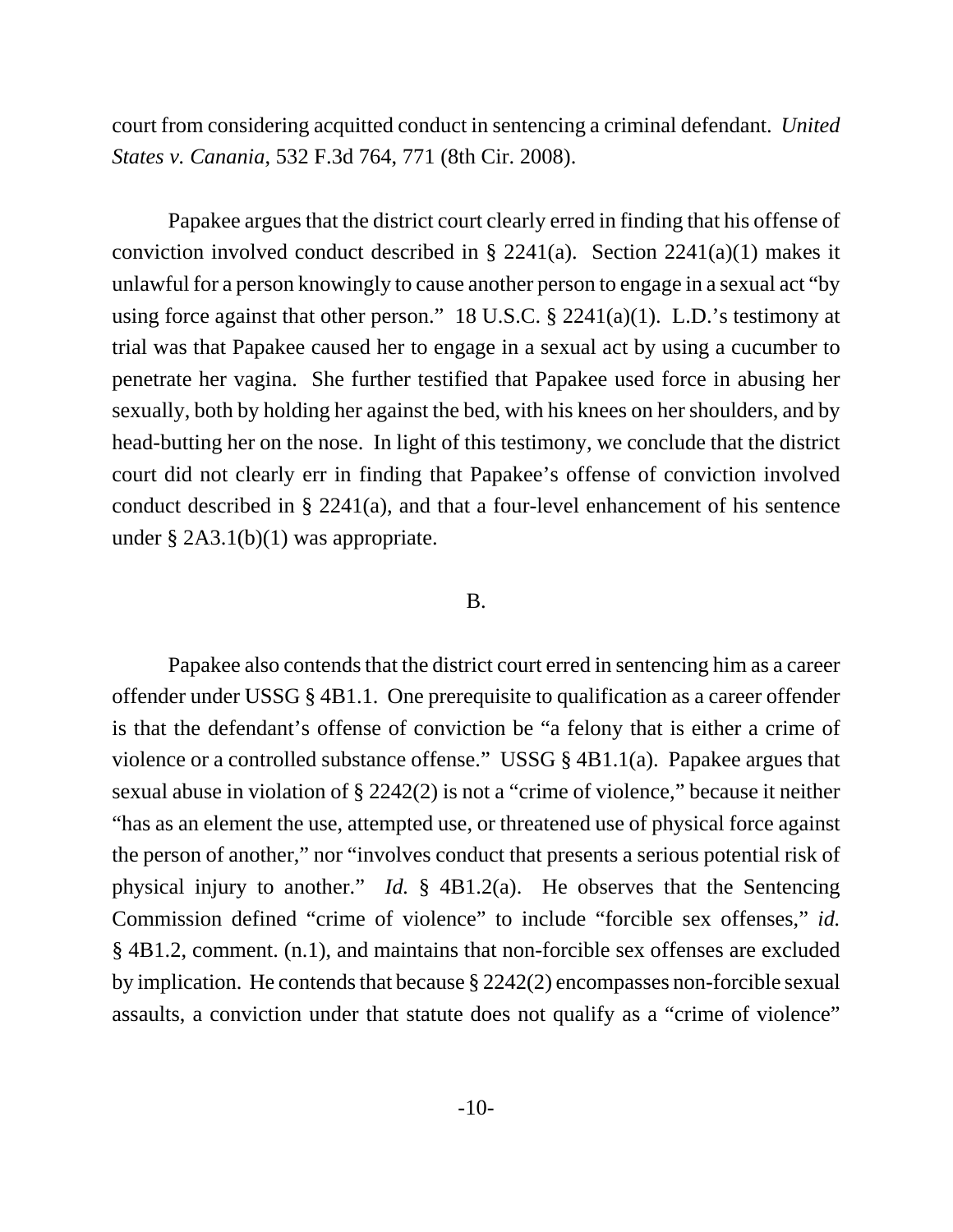under the categorical analysis of § 4B1.2. The district court rejected Papakee's contention, relying on *United States v. Riley*, 183 F.3d 1155 (9th Cir. 1999).

We need not decide whether a violation of § 2242(2) is a "crime of violence," because we find no basis to reverse the district court's alternative determination that Papakee should be sentenced to 360 months' imprisonment under 18 U.S.C. § 3553(a) even if he was not a career offender under the guidelines. The court determined that without the career-offender enhancement, Papakee's advisory guideline range would have been 210 to 262 months' imprisonment, based on an offense level of 34 and criminal history category IV. The court then explained that based on the factors set forth in  $\S$  3553(a), particularly the circumstances of the offense and the criminal history of the defendant, it would have varied upward to impose a sentence of 360 months' imprisonment. Thus, even assuming Papakee was not a career offender, any error in that determination was harmless, because the court would have imposed the same sentence by varying upward from an alternative, correctly calculated guideline range. *See United States v. Johnston*, 533 F.3d 972, 978 (8th Cir. 2008).

Papakee does not challenge the adequacy of the district court's explanation of its alternative sentence, but argues that the sentence is substantively unreasonable. We review the substantive reasonableness of a sentence under a "deferential abuse-ofdiscretion standard." *Gall v. United States*, 128 S. Ct. 586, 591 (2007). Where, as here, the sentence is outside the advisory guideline range, we "may consider the extent of the deviation, but must give due deference to the district court's decision that the § 3553(a) factors, on a whole, justify the extent of the variance." *Id.* at 597.

In considering the § 3553(a) factors, the district court gave several reasons for imposing a sentence of 360 months' imprisonment. First, the court noted that the facts and circumstances of Papakee's offense of conviction were "particularly aggravating," given Papakee's use of a cucumber and L.D.'s vulnerability while intoxicated. Second, the court believed that Papakee's criminal history showed that he "is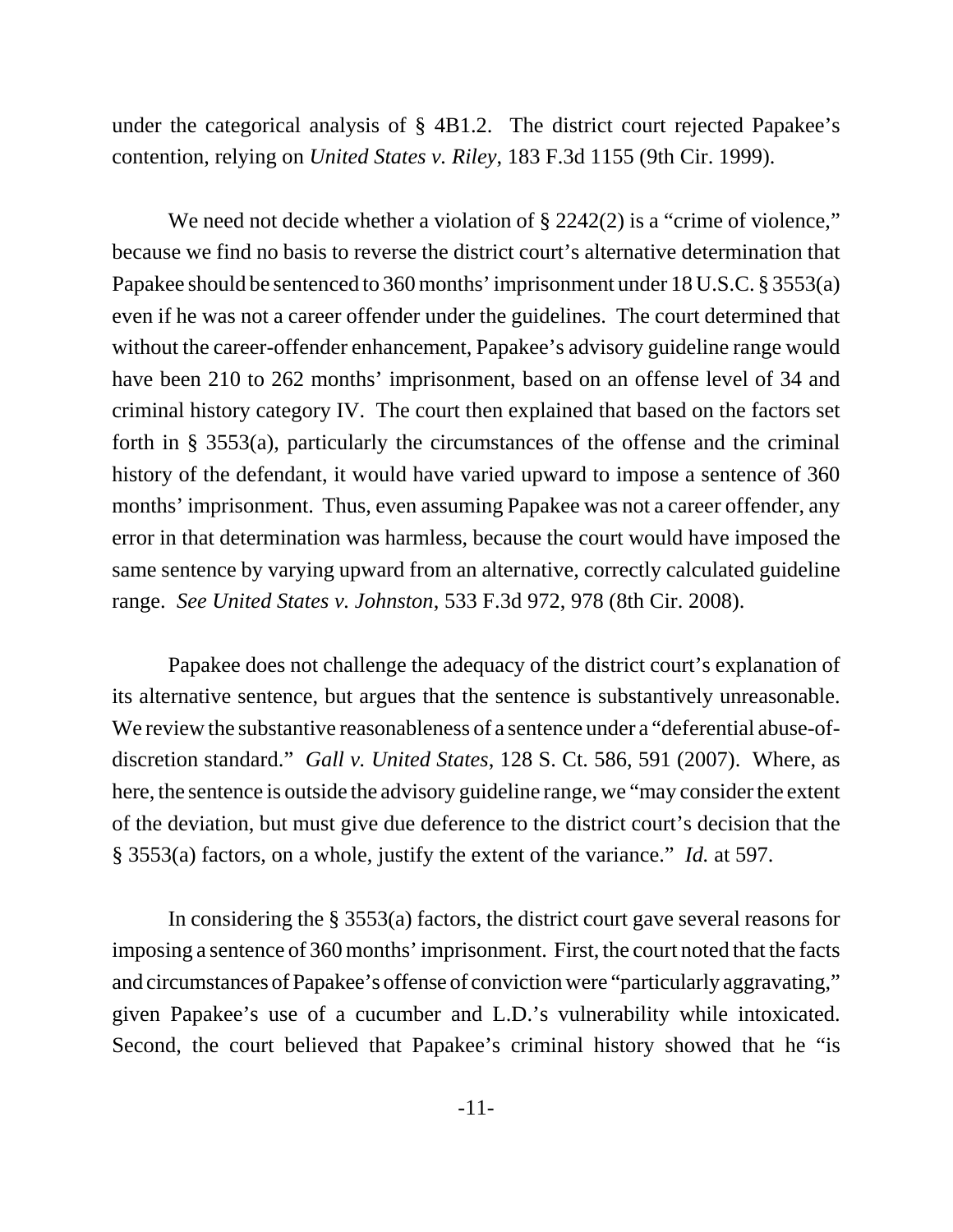dangerous and is at a high risk to re-offend – likely by causing physical harm to others." The court cited Papakee's prior state convictions for assault causing injury, assault with intent to commit sexual abuse, and aggravated assault. Third, the court noted that Papakee had several convictions for serious offenses that were not taken into account by the advisory guidelines because they occurred outside the applicable time period. Two of these convictions were for driving while intoxicated, an "extremely dangerous crime." *Begay v. United States*, 128 S. Ct. 1581, 1584 (2008).

Giving deference to the district court as required by *Gall*, we conclude that Papakee's sentence is not unreasonable in light of § 3553(a). The aggravated nature of his offense, coupled with the seriousness of his criminal history, provide adequate justification for the district court's exercise of its abundant discretion.

\* \* \*

For these reasons, the judgment of the district court is affirmed.

BRIGHT, Circuit Judge, concurring.

I join the majority's ultimate conclusion in these appeals, but write separately to voice my opposition to the use of acquitted conduct in determining Blackcloud's sentence.

I concur, rather than dissent, because I am bound by prior decisions of this circuit that expressly permit a district court to use acquitted conduct at sentencing. *See, e.g.*, *United States v. No Neck*, 472 F.3d 1048, 1055 (8th Cir. 2007) ("Acquitted conduct may be used for sentencing purposes if proved by a preponderance of the